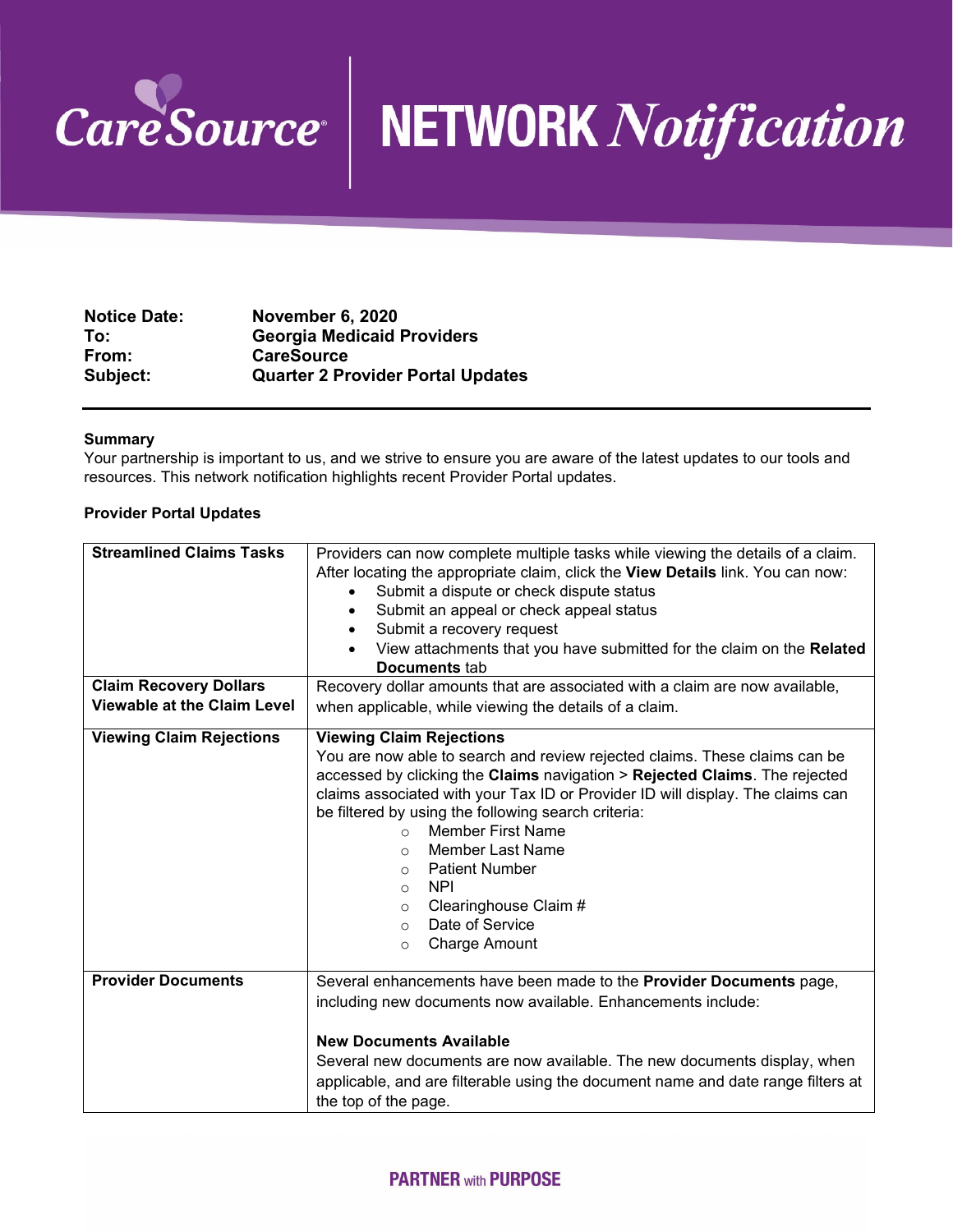|                             | Additional Dispute/Appeal letters, as well as Utilization Management<br>(UM) and Case Management (CM) letters, for some plans are                                                                  |
|-----------------------------|----------------------------------------------------------------------------------------------------------------------------------------------------------------------------------------------------|
|                             | available, when applicable, on the Provider Documents page.                                                                                                                                        |
|                             | <b>NOTE:</b> The Appeal or Dispute ID displays at the end of the Document Name.                                                                                                                    |
|                             | The ID can be used to check status of a dispute or an appeal on the Portal.                                                                                                                        |
|                             | Letters for Utilization Management and Case Management are<br>$\circ$<br>available, when applicable for:                                                                                           |
|                             | GA Marketplace and GA Medicaid NOTE: The Appeal                                                                                                                                                    |
|                             | or Dispute ID displays at the end of the Document                                                                                                                                                  |
|                             | Name. The ID can be used to check status of a dispute<br>or an appeal on the Portal.                                                                                                               |
|                             | Letters for Utilization Management and Case Management are available, when                                                                                                                         |
|                             | applicable.                                                                                                                                                                                        |
|                             | Recovery Notification Letters are available on the Provider<br><b>Documents</b> page. Recovery Notification Letters that were generated<br>after July 29 <sup>th</sup> , are also available on the |
|                             | Related Documents tab of the Claim Detail view for the claim<br>associated with the specific recovery.                                                                                             |
|                             | Coordination of Benefits (COB) related Recovery Notification letters are<br>also now available on the Provider Documents page.                                                                     |
|                             | <b>Filtering</b>                                                                                                                                                                                   |
|                             | The filter list that is available on the Provider Documents page has                                                                                                                               |
|                             | been updated to only show relevant documents that pertain to the<br>logged in Provider. Additionally, a new option has been added to the to                                                        |
|                             | allow you to search applicable letters by Claim ID, Appeal ID, or                                                                                                                                  |
|                             | Dispute ID in the Claim/Appeal/Dispute ID field shown below. Once the                                                                                                                              |
|                             | search criteria is entered, documents displayed will be associated to<br>the specific claim, appeal, or dispute.                                                                                   |
| <b>Dispute and Appeals</b>  | A new message will display when an appeal or dispute is submitted, listed                                                                                                                          |
|                             | below. Please ensure to take note of the Appeal or Dispute ID given to be able<br>to check the status.                                                                                             |
|                             | Appeals - "Retain the following Appeal ID in order to Check                                                                                                                                        |
|                             | Status".                                                                                                                                                                                           |
|                             | Disputes - "Retain the following Dispute ID in order to Check<br>Status".                                                                                                                          |
|                             | Appeal and dispute letters are now available when searching for the status.                                                                                                                        |
|                             | Once an appeal or dispute is searched from the Claims navigation, you will be<br>able to click View under the <b>Documents</b> column. A pop-up will display for all                               |
|                             | available letters. From there the, click View for the specific letter to see the<br>letter.                                                                                                        |
| <b>Provider Maintenance</b> | An update has been made to the Provider Maintenance page to include<br>$\bullet$                                                                                                                   |
|                             | your practice address if you practice at multiple locations. This will<br>assist in selecting your correct Provider ID to choose which account to                                                  |
|                             | submit maintenance to.<br>The Provider Add page will now include verbiage in the Product Type<br>$\bullet$                                                                                         |
|                             | section to advise to "Select all that apply". You are able to select more                                                                                                                          |
|                             | than one if applicable. In addition, the form has also been updated to                                                                                                                             |
|                             | add the Social Security Number and Date of Birth fields for the provider                                                                                                                           |
|                             | being added. Both of these fields are required to be completed.                                                                                                                                    |
| <b>New Online Claim</b>     | A new online claims submission form is now available when accessing Claims                                                                                                                         |
| <b>Submission Form</b>      | > Online Claim Submission. In addition to manually completing an online                                                                                                                            |

## **PARTNER with PURPOSE**